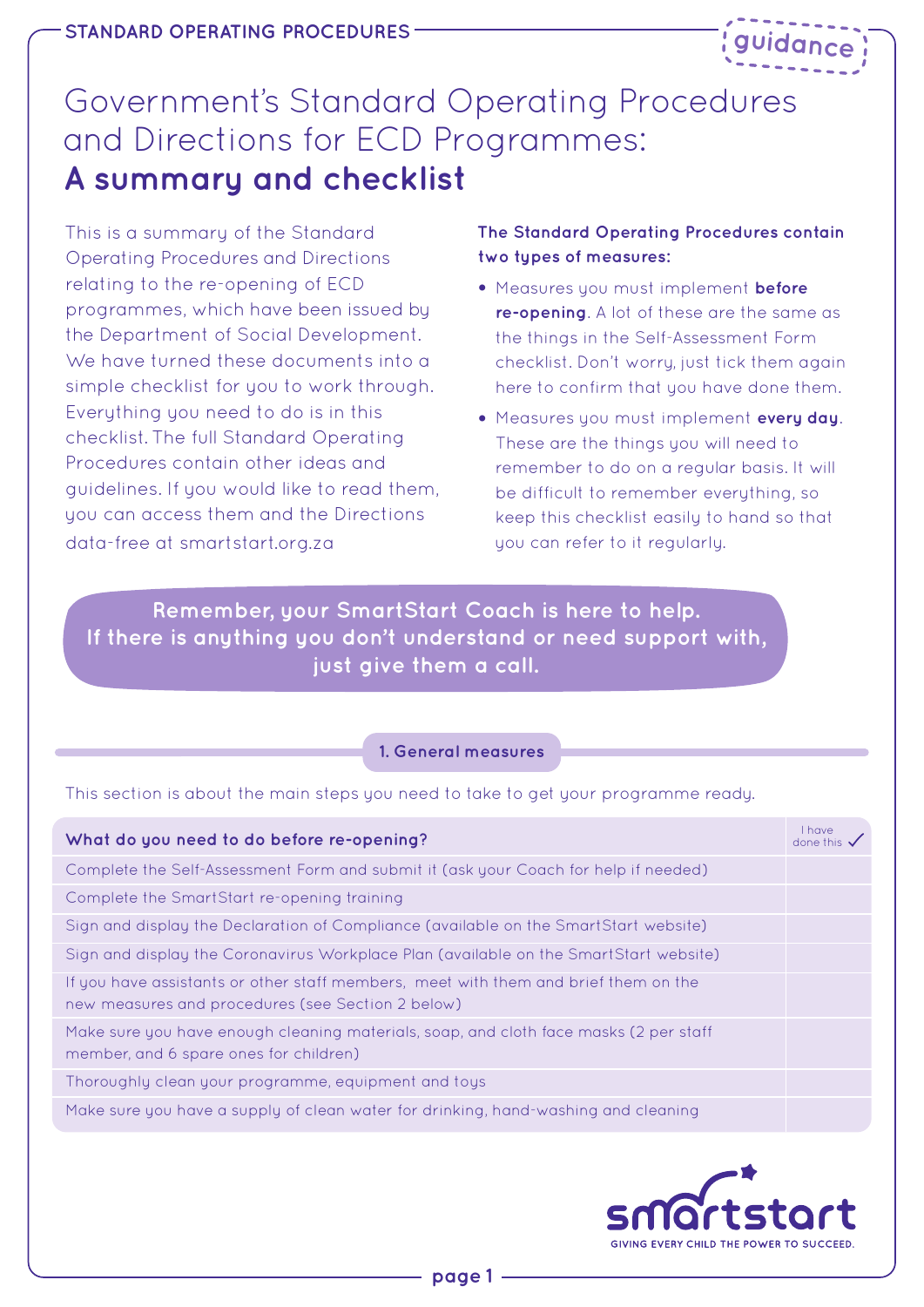

## **2. Staff orientation and support**

This section is about helping your assistants and other staff members to understand the new measures and procedures that they will need to implement each day. You will need to arrange a special session to brief them before you re-open your programme – the checklist below sets out what should be included in that session.

If you do not have any assistants or staff, you just need to make sure you have completed the SmartStart re-opening training.

| What do you need to cover at the staff briefing/training?                                                                                                                                                                                                       | <b>I</b> have<br>done this $\checkmark$ |
|-----------------------------------------------------------------------------------------------------------------------------------------------------------------------------------------------------------------------------------------------------------------|-----------------------------------------|
| Use the SmartStart information posters to tell staff about:<br>• Measures to stop the spread of infection<br>• Hand-washing<br>• Watching for symptoms - and responding appropriately<br>• Teaching children about important behaviours to help stop the spread |                                         |
| Discuss and agree daily cleaning procedures for learning spaces, equipment and<br>toilet facilities                                                                                                                                                             |                                         |
| Use the SmartStart Guidance notes to tell staff about:<br>• Daily screening<br>• Using face masks<br>• Physical distancing<br>• Talking to children about Coronavirus<br>• Adjustments to the SmartStart routine                                                |                                         |
| Discuss and agree procedures for drop-off and pick-up                                                                                                                                                                                                           |                                         |
| Discuss and agree how children will be organised into small groups                                                                                                                                                                                              |                                         |
| If you have more than one class, discuss and agree a schedule for outdoor play time                                                                                                                                                                             |                                         |
| Tell staff where the SmartStart Guidance notes will be kept for them to refer to                                                                                                                                                                                |                                         |

# **3. Preparation of learning spaces (inside and out)**

This section is about the things you should do to get the learning space ready before you re-open your programme.

| What do you need to do before re-opening?                                                                                                                                                    | <i>I</i> have<br>done this |
|----------------------------------------------------------------------------------------------------------------------------------------------------------------------------------------------|----------------------------|
| All spaces, toys, books and learning materials, furniture, equipment, outside play<br>equipment, cooking utensils, and toilet facilities are thoroughly cleaned the day<br>before re-opening |                            |
| Soft toys have been stored away                                                                                                                                                              |                            |
| The sandpit has been emptied or covered                                                                                                                                                      |                            |
| There are daily cleaning procedures in place                                                                                                                                                 |                            |
| There is ventilation in the learning space (open windows/doors to let air in and out)                                                                                                        |                            |
| The learning space is arranged to support physical distancing (for example, markings on the<br>floor to show play areas and spots to sit)                                                    |                            |
|                                                                                                                                                                                              |                            |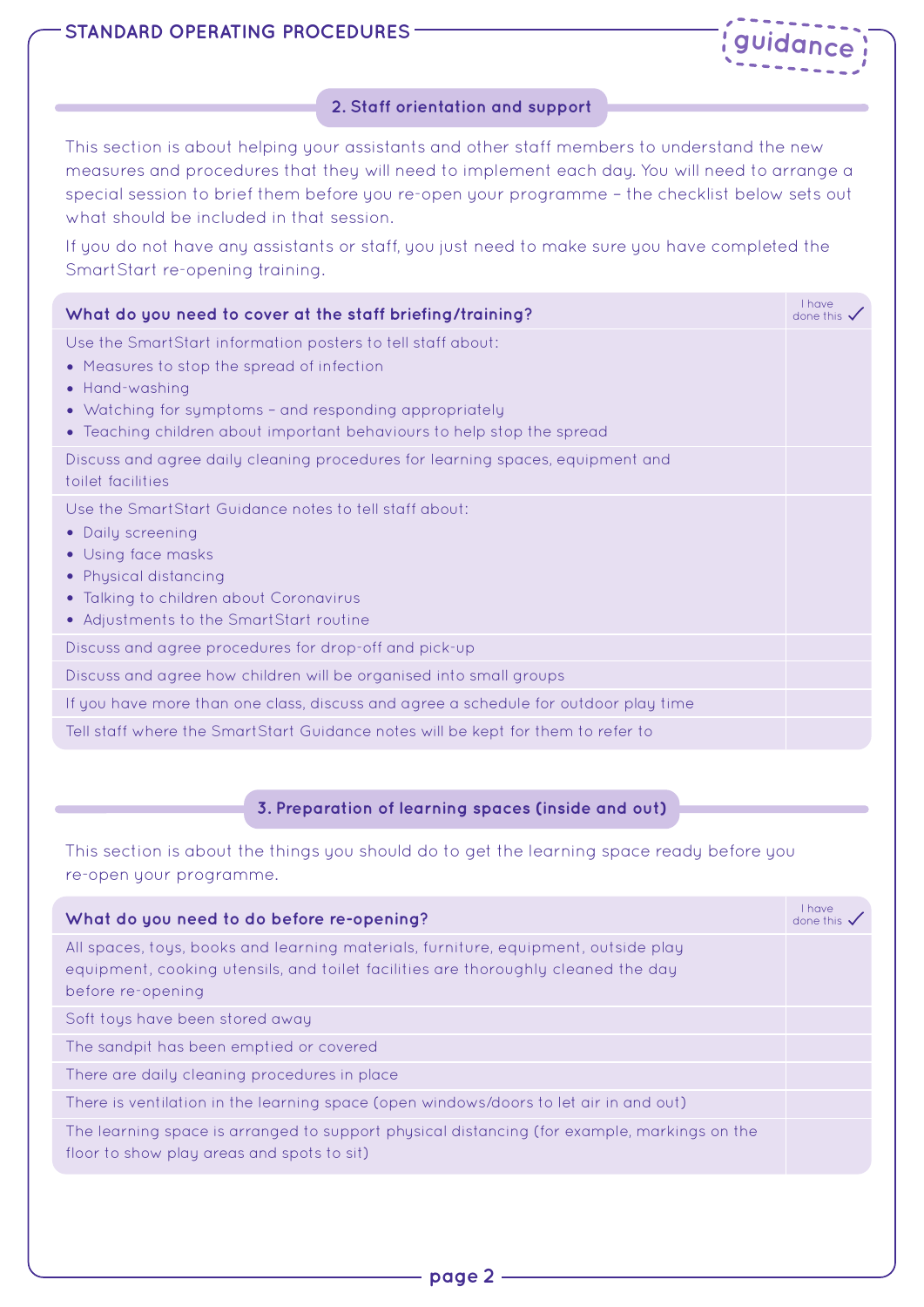



#### **4. Communication to parents before re-opening**

This section is about giving parents information that they need before you re-open your programme.

| What do you need to do before re-opening?                                                                                       | <b>I</b> have<br>done this v |
|---------------------------------------------------------------------------------------------------------------------------------|------------------------------|
| Complete the standard letter for parents (available on the SmartStart website) and give<br>a copy to all parents and caregivers |                              |
| Collect from all parents the signed slips at the end of the standard letter                                                     |                              |
| Make sure that you have a contact telephone number and alternative contact number for<br>the parent or caregiver of every child |                              |

## **5. Establishment of own procedures**

This section is about the procedures that you must have in place and display on the wall.

| What do you need to do before re-opening?                                                                                                                                                                                    | I have<br>done this $\checkmark$ |
|------------------------------------------------------------------------------------------------------------------------------------------------------------------------------------------------------------------------------|----------------------------------|
| Display these formal notices:<br>• Declaration of Compliance<br>• Coronavirus Workplace Plan                                                                                                                                 |                                  |
| Display these information posters:<br>• How to stop the spread of Coronavirus<br>. How to watch out for Coronavirus symptoms<br>• How to wash hands<br>• Children's information poster showing the four important behaviours |                                  |

#### **6. Arrivals and departures**

This section is about the procedures that must be in place for staff and children when they arrive at and leave your programme.

| What do you need to do before re-opening?                                                                                                                                                                                     | $1$ have<br>done this $\checkmark$ |
|-------------------------------------------------------------------------------------------------------------------------------------------------------------------------------------------------------------------------------|------------------------------------|
| Tell assistants and staff that they must wash their hands when they arrive                                                                                                                                                    |                                    |
| There is a space for the hand-washing station at the entrance to the programme                                                                                                                                                |                                    |
| There is a separate space for each staff member and child to store their personal things                                                                                                                                      |                                    |
| If there are a lot of children at your programme, schedule different drop-off and pick-up times<br>and inform parents                                                                                                         |                                    |
| Sticks, string, stones or marks in the ground show places in the queue outside<br>(at least 1.5 metres or two big strides between each place in the queue)                                                                    |                                    |
| There is a place where children can wait under supervision while other children are screened                                                                                                                                  |                                    |
|                                                                                                                                                                                                                               | l will                             |
| What do you need to do every day?                                                                                                                                                                                             | do this                            |
| . The contract of the contract of the contract of the contract of the contract of the contract of the contract of the contract of the contract of the contract of the contract of the contract of the contract of the contrac |                                    |

Make sure children and staff wash their hands when they arrive and before they leave

Display the 'Please queue here' information poster

Make sure parents and caregivers wear face masks for drop-off and pick-up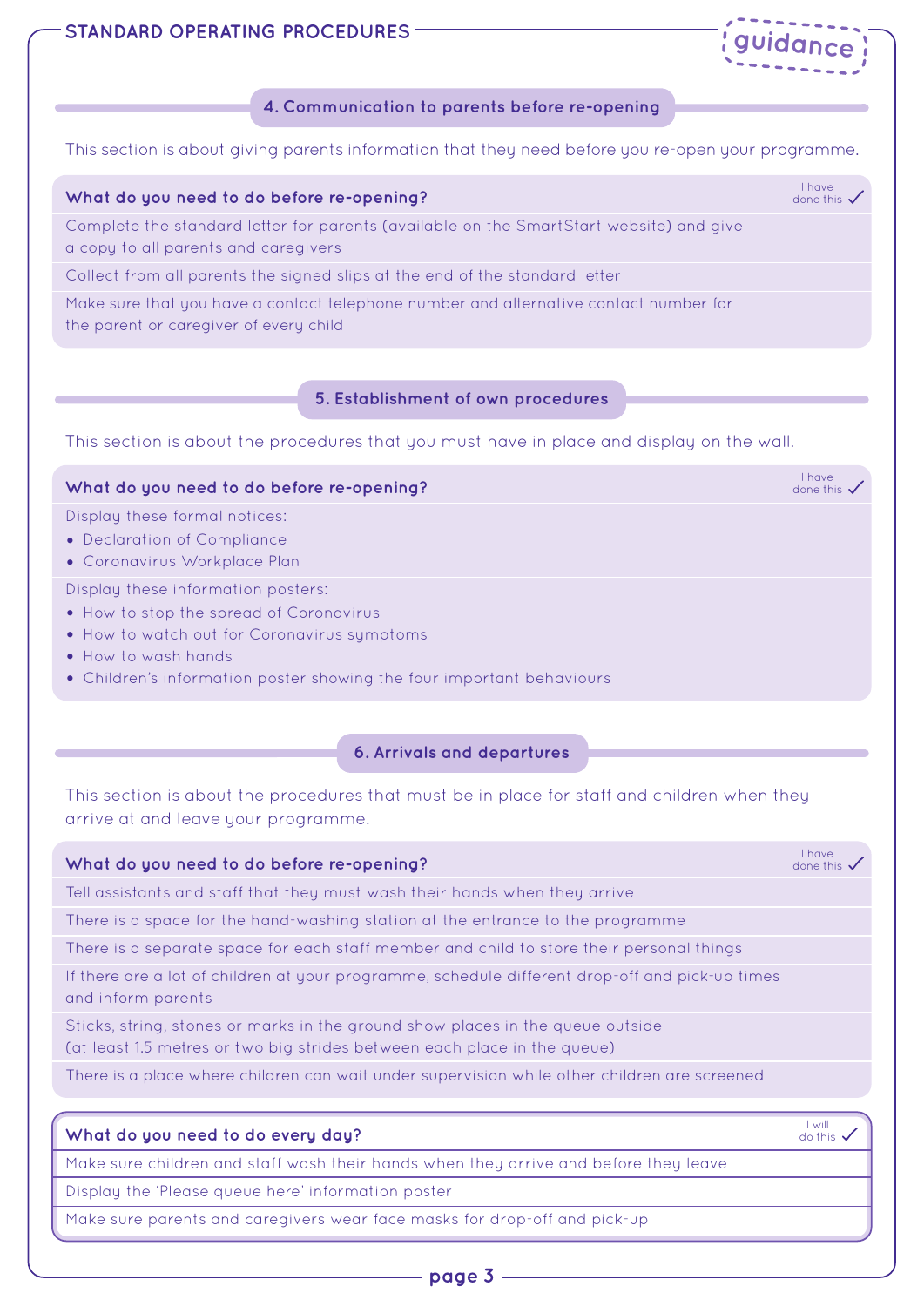



#### **7. Screening for Coronavirus**

This section is about the procedures that must be in place for the daily screening of staff and children. Make sure that you keep to hand SmartStart's Guidance note 'How to do daily screening' as this sets out the procedures that you should follow every day.

| What do you need to do before re-opening?                                                                             | I have<br>done this $\checkmark$ |
|-----------------------------------------------------------------------------------------------------------------------|----------------------------------|
| Tell all staff and assistants the screening questions that they must ask themselves before<br>coming to work each day |                                  |
| Explain the screening process to all staff and assistants                                                             |                                  |
| Identify a place at the entrance of your programme to do daily screening                                              |                                  |
| Prepare the register you will use to keep a record of daily screening                                                 |                                  |

| What do you need to do every day?                                                                                   | l will<br>do this . |
|---------------------------------------------------------------------------------------------------------------------|---------------------|
| Set up the screening station with the register, 'Screening Station' poster and a thermometer<br>l (if you have one) |                     |
| Screen every child and staff member at the start of every session                                                   |                     |

## **8. Physical distancing**

This section is about how you can support everyone to try to keep at least 1 metre away from each other.

Remember, physical distancing will be very difficult for young children and it should be done in a kind and supportive way, never strictly or harshly. Read SmartStart's Guidance note 'How to support physical distancing' for more information and ideas. The Guidance note 'How to adapt your programme' also has useful ideas for games and activities that support physical distancing.

| What do you need to do before re-opening?                                                                                                                            | $1$ have<br>done this $\checkmark$ |
|----------------------------------------------------------------------------------------------------------------------------------------------------------------------|------------------------------------|
| Brief all staff and assistants that physical distancing should be supported in a kind and<br>positive way and is never a reason to leave children with nothing to do |                                    |
| If there are a lot of children at the programme, arrange children into small groups that they<br>can stay in for each session, to reduce mixing                      |                                    |
| For nap times, label mattresses and blankets so that each child uses the same one every session                                                                      |                                    |

| What do you need to do every day?                                                                                                                     | l will |
|-------------------------------------------------------------------------------------------------------------------------------------------------------|--------|
| Remind children at the start of every day about physical distancing and staying in their 'bubble'<br>(use SmartStart's children's information poster) |        |
| At meal and snack times, make sure seats are at least 1 metre apart                                                                                   |        |
| For nap times, make sure mattresses are at least 1 metre apart                                                                                        |        |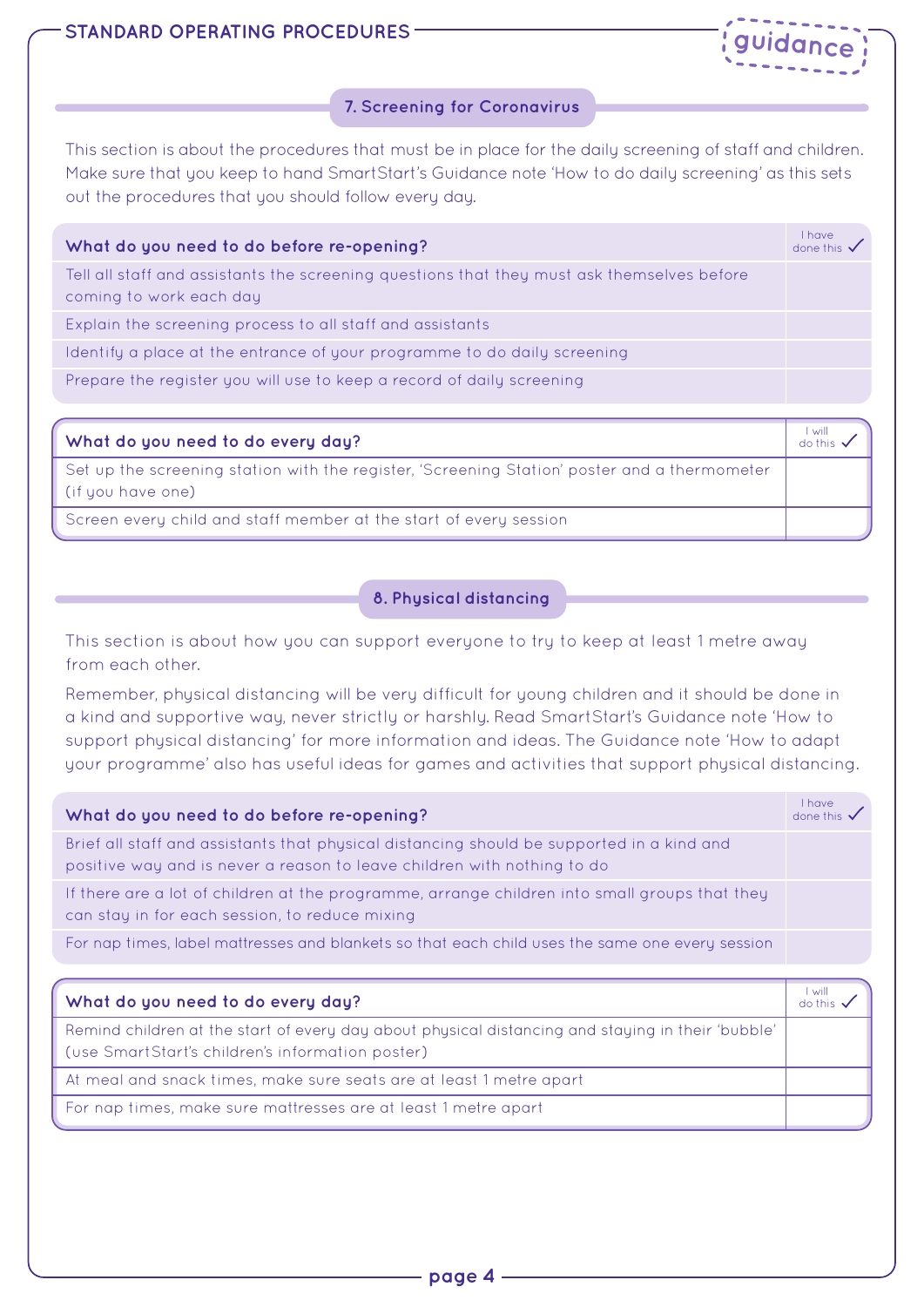

#### **9. Face masks and rubber gloves**

This section is about how to use face masks and rubber gloves to protect yourself, staff members and children. Children aged over 2 years old should be *encouraged* but *not forced* to wear a cloth face mask. If a child becomes unwell with Coronavirus symptoms while at your programme, they should always wear a mask while they wait for their parent to collect them. Read SmartStart's Guidance note 'How to use face masks' for more information.

No staff member or child should be required to wear plastic gloves. However, it is recommended that you use rubber gloves for cleaning and then wash them afterwards.

| What do you need to do before re-opening?                                 | $1$ have<br>done this $\checkmark$ |
|---------------------------------------------------------------------------|------------------------------------|
| Make sure that you have at least 2 cloth face masks for each staff member |                                    |
| Make sure that you have at least 6 spare cloth face masks for children    |                                    |
|                                                                           |                                    |

| What do you need to do every day?                                                                                                  | $\sim$<br>do this |
|------------------------------------------------------------------------------------------------------------------------------------|-------------------|
| Make sure that staff members wear a cloth face mask every day                                                                      |                   |
| Make sure that cloth face masks are used in line with the instructions in the SmartStart<br>Guidance note 'How to use a face mask' |                   |
| Change and wash cloth face masks at the end of every session                                                                       |                   |
| If a child arrives without a face mask, provide them with one for the session                                                      |                   |

# **10. Personal hygiene practices**

This section is about hand-washing, toilet procedures and other hygiene measures. As far as possible, children should wash their hands with soap and clean, running water instead of using hand sanitiser. If used, hand sanitisers must always have at least 70% alcohol content.

| What do you need to do before re-opening?                                         | I have<br>done this $\checkmark$ |
|-----------------------------------------------------------------------------------|----------------------------------|
| Put in place procedures for regular hand-washing throughout the day               |                                  |
| Make sure you have a supply of tissues or toilet paper for wiping children's nose |                                  |
| Make sure the nappy changing area is well away from the food preparation area     |                                  |

| What do you need to do every day?                                                                                                                                  | l will |
|--------------------------------------------------------------------------------------------------------------------------------------------------------------------|--------|
| Make sure hand-washing is done regularly throughout the day by staff and children and<br>always before and after a) using the toilet and b) eating snacks or meals |        |
| Do not use hand towels - hands can be air-dried                                                                                                                    |        |
| Clean taps and water dispensers regularly with disinfectant                                                                                                        |        |
| Always supervise children when they use hand sanitiser                                                                                                             |        |
| Space potties at least 1.5 metres apart and/or ask children to use the toilet one at a time                                                                        |        |
| Remind children regularly about hygiene measures (not touching face, coughing into sleeve)<br>and hand-washing (use the children's information poster)             |        |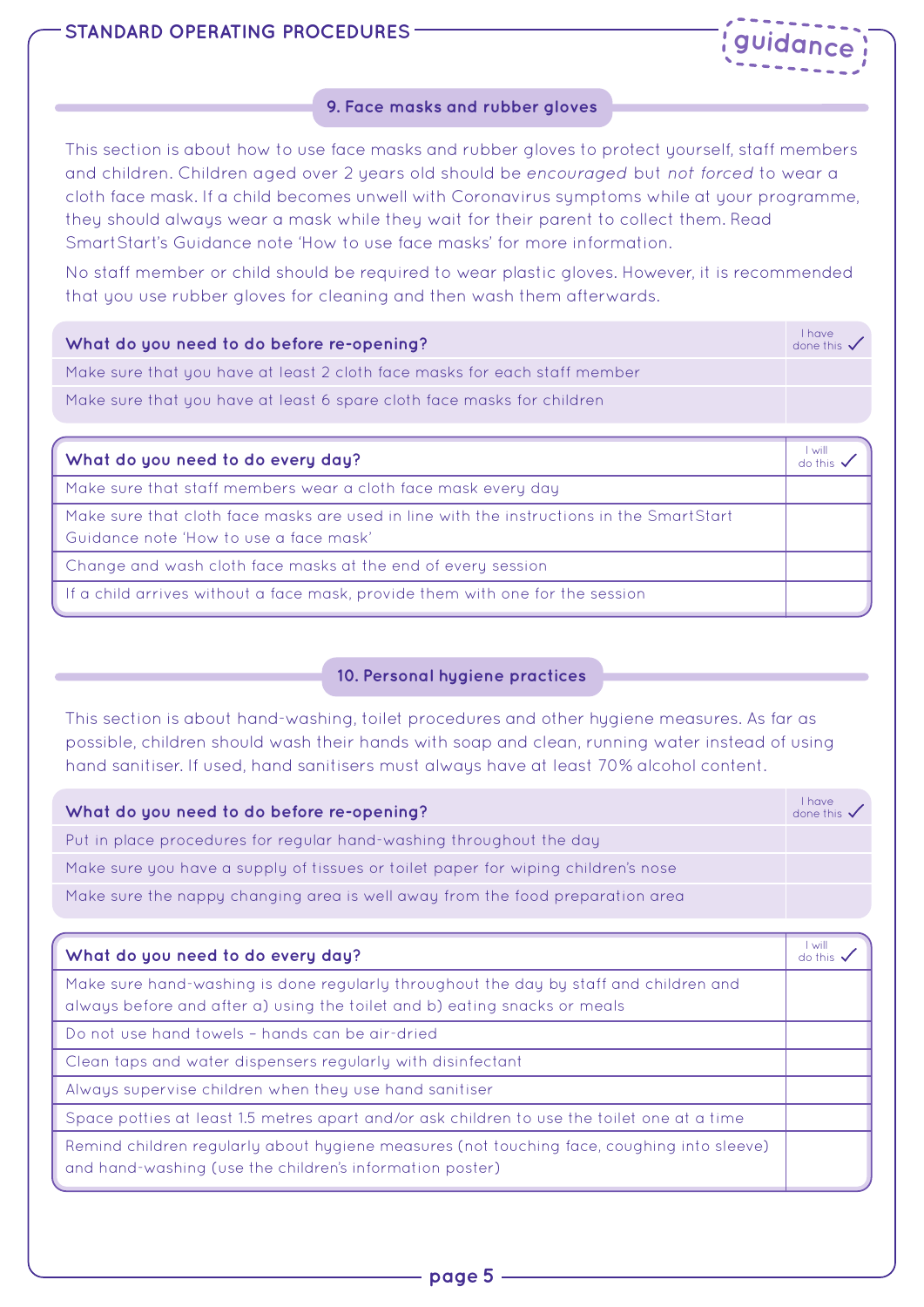# **STANDARD OPERATING PROCEDURES -**



#### **11. General hygiene and infection control**

This section is about keeping your programme clean and free of germs. Note that paper and books are not considered high risk for infection and do not need regular cleaning.

| What do you need to do every day?                                                            | will |
|----------------------------------------------------------------------------------------------|------|
| Ensure there is ventilation in the learning space (open windows/doors to let air in and out) |      |
| Clean the facility and all toys and equipment at the end of every session                    |      |
| Do not allow toys and other personal items to be brought from home                           |      |
| Do not ask children to help with cleaning                                                    |      |
| Do not send any items (e.g. toys, books, art-work) home with children                        |      |
| Clean cell phones and electronic devices before and after use                                |      |

# **12. Protective environment**

This section is about reducing the amount of contact between children and other people.

| What do I need to do every day?                                                                                                                                      | will |
|----------------------------------------------------------------------------------------------------------------------------------------------------------------------|------|
| Do not allow parents and other visitors to enter the programme                                                                                                       |      |
| If parents or other visitors (for example, urgent maintenance staff) must enter the<br>programme, screen them and ask them to wear a face mask                       |      |
| If the programme is run in a private home, use a dedicated space and do not allow other<br>people to walk through or use the space for the duration of the programme |      |

#### **13. Adaptation of the curriculum and programme content**

This section is about changes that you will need to make to the SmartStart routine to reduce infection risk.

| What do you need to do before re-opening?                                                                                                     | $1$ have<br>done this $\checkmark$ |
|-----------------------------------------------------------------------------------------------------------------------------------------------|------------------------------------|
| Work out how to include hygiene practices such as hand-washing in the daily routine                                                           |                                    |
| Read and think about SmartStart's Guidance note 'How to adapt your programme'                                                                 |                                    |
| If there are children with disabilities at your programme, ensure they can be included                                                        |                                    |
| For children who cannot return to your programme, share ideas and resources with their<br>parents on how to support learning and play at home |                                    |

| What do you need to do every day?                                                   | - will |
|-------------------------------------------------------------------------------------|--------|
| Make time at the start of the session to remind children about hygiene practices    |        |
| Choose activities that support physical distancing but still allow children to move |        |
| Do not allow water play or group sensory play                                       |        |
| Do not go on excursions or outings                                                  |        |
| If there are a lot of children, rotate outdoor play-times between groups            |        |